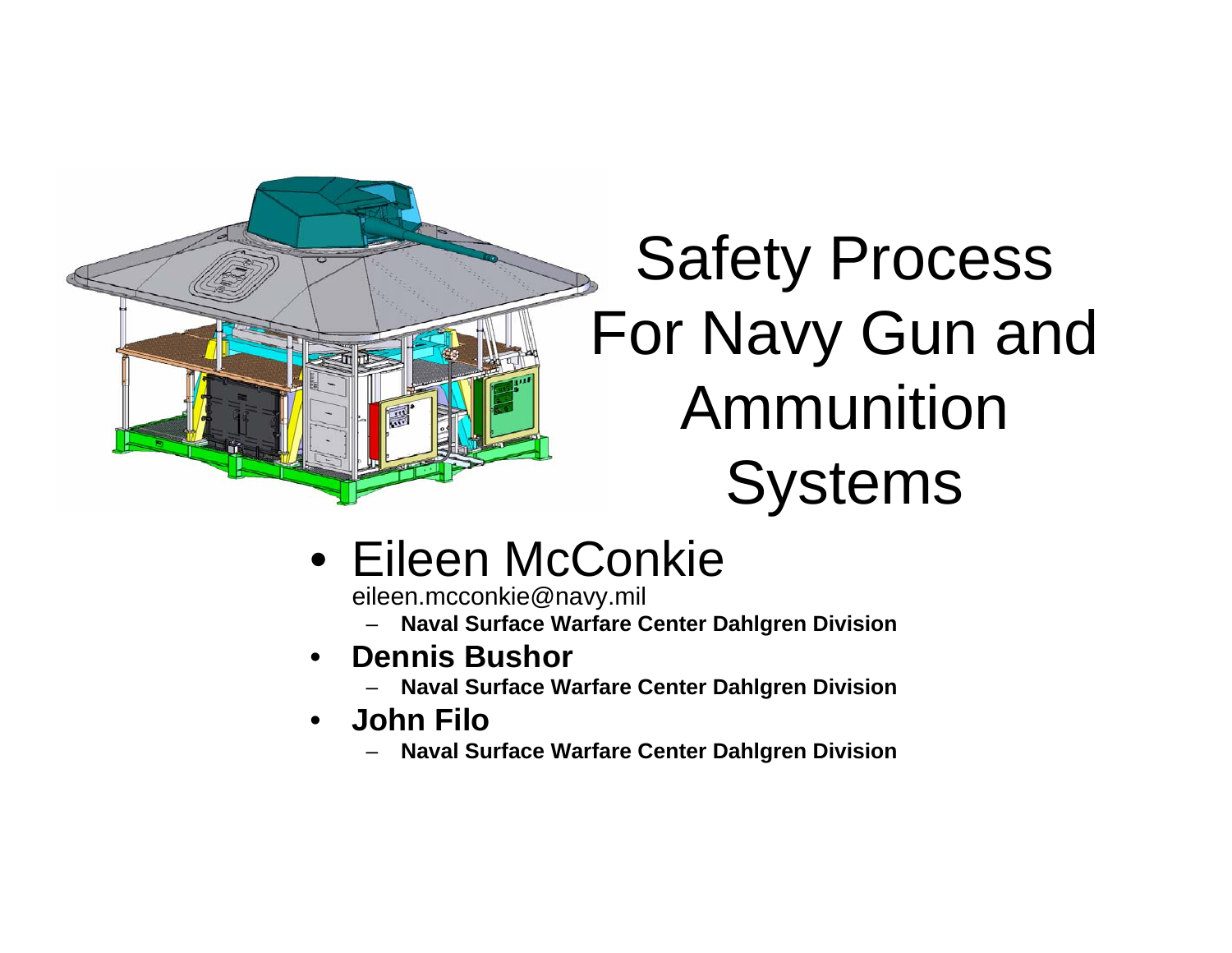



- Purpose
- Policies
- Define Safety
- Gun System Safety Process
	- Hardware
	- Software
- Ammunition Safety
- Hazards
	- Identification
	- Mitigation
	- Risk Acceptance
- Independent Review
- Summary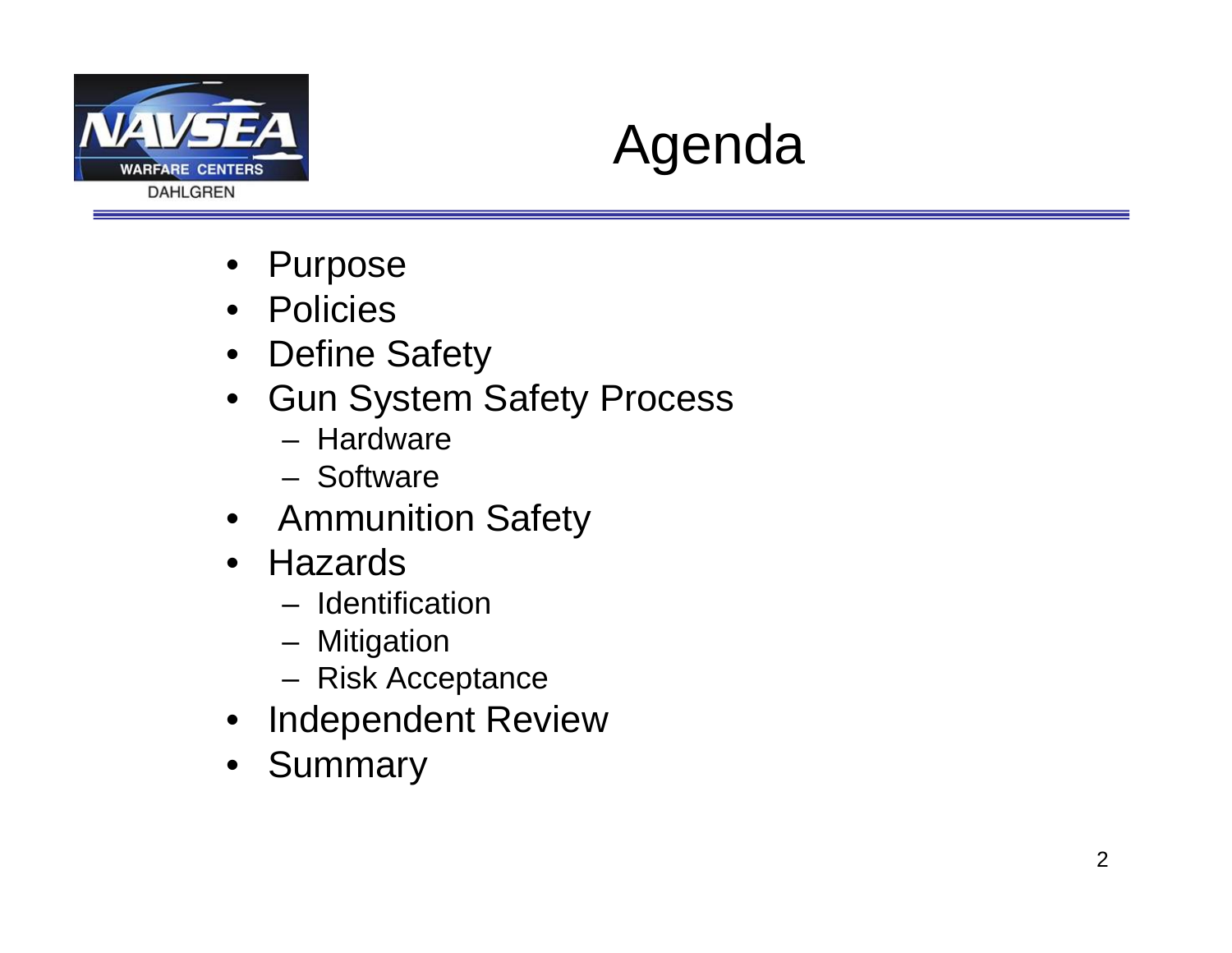

- $\bullet$  Identify safety processes involved in the qualification of all gun systems and their associated ammunition for U.S. Navy
	- **Links of the Company**  Gun System
		- Gun Mount (GM)
		- Fire Control System (FCS)
		- Associated Systems
	- and the state of the Ammunition Safety
		- Fuze
		- Energetic
		- Transportation and Storage

System Safety Program Plan Developed for all Gun and Ammunition **Systems**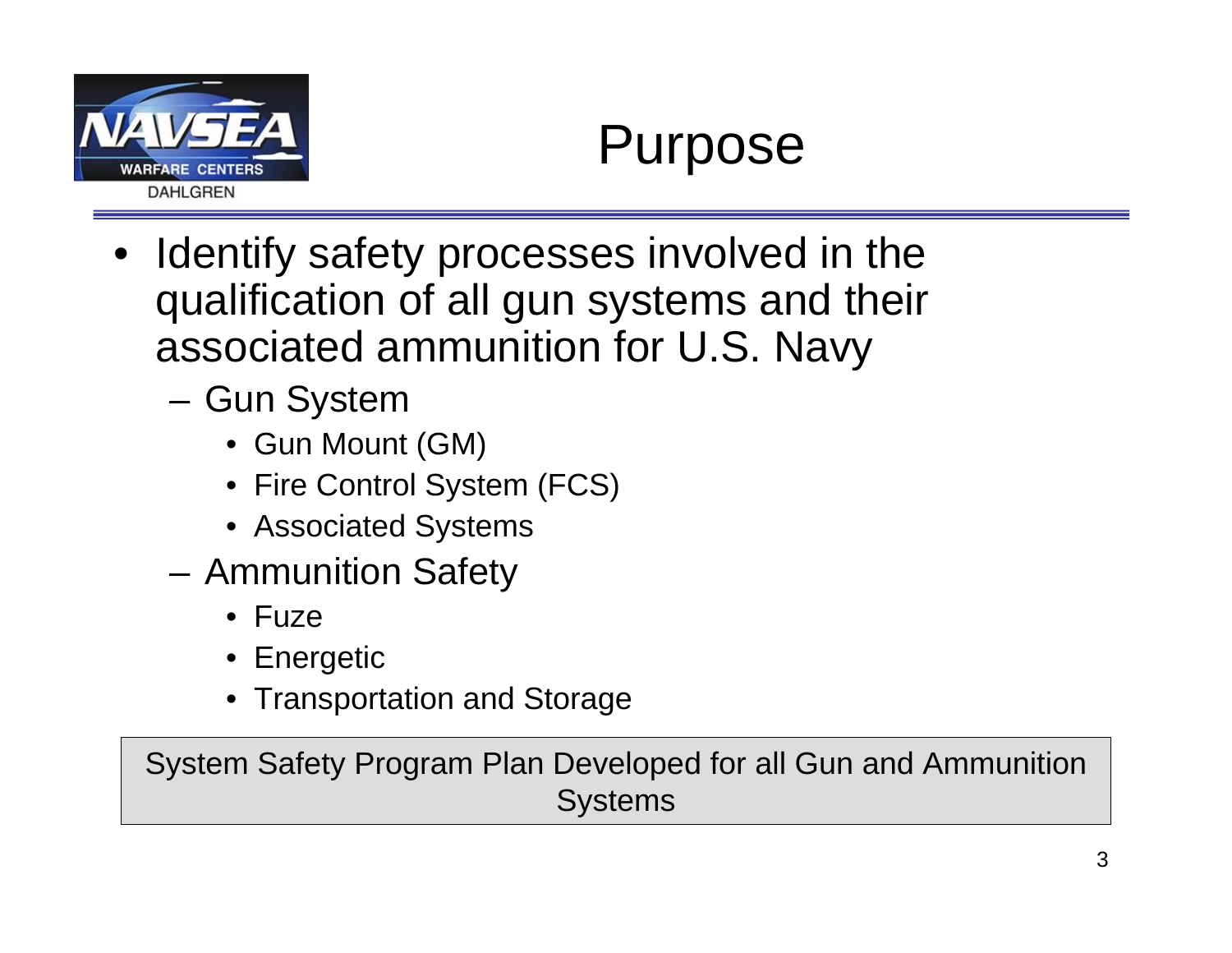

Safety Process

- All Gun Systems and Ammunition Need to go Through a Rigorous Safety Process Before Deployment
	- and the state of the Gun Systems for Navy Platforms
		- New Development
		- Previously Developed Systems
	- –New Ammunition for New or Existing Gun Systems
	- –Updates/Upgrades to Deployed Systems
	- – Deployment of Existing Gun Systems on New Platforms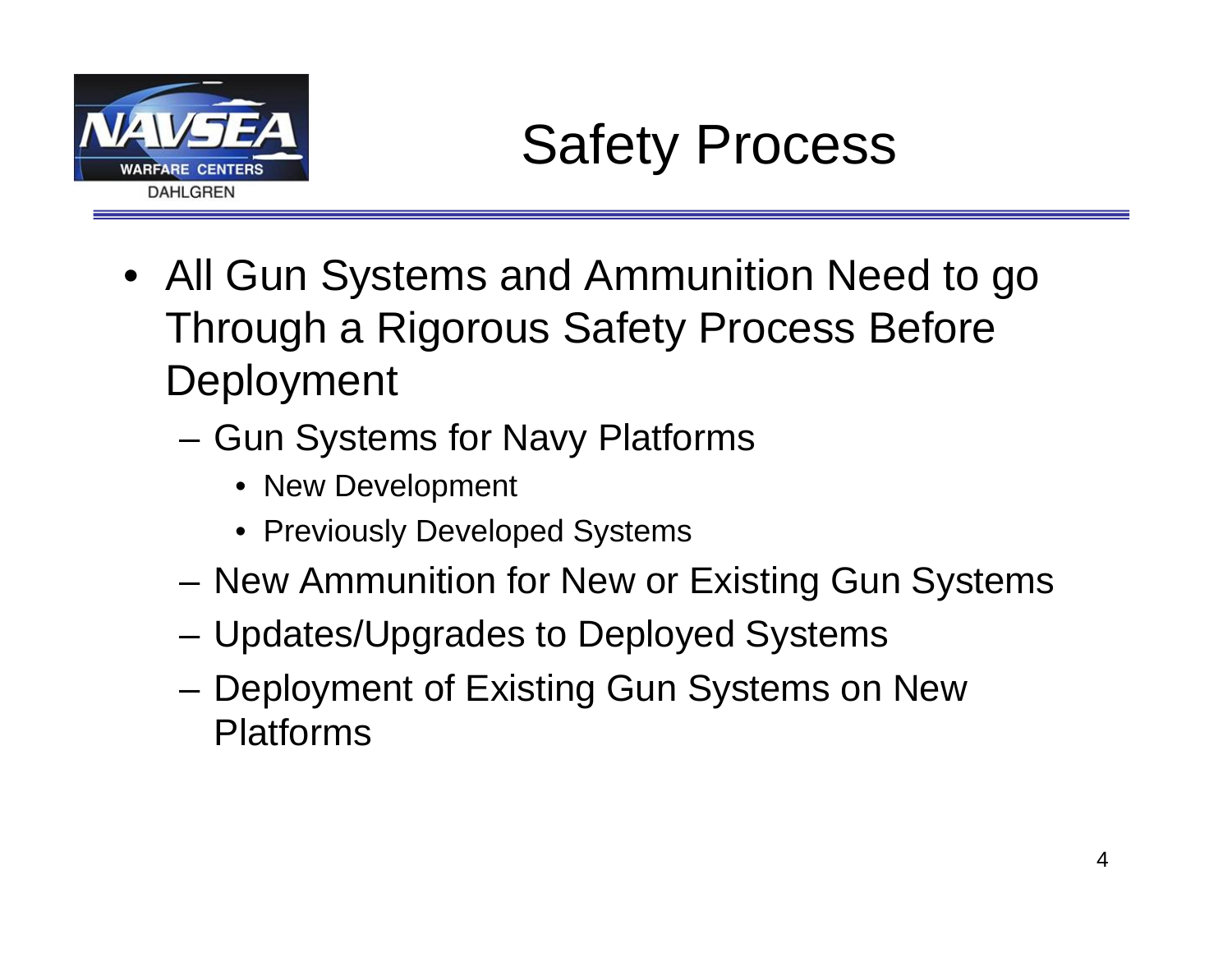

# Government and Navy Safety Policy



**Implementation of Government Safety Policies Ensures Safety of System Onboard Ship**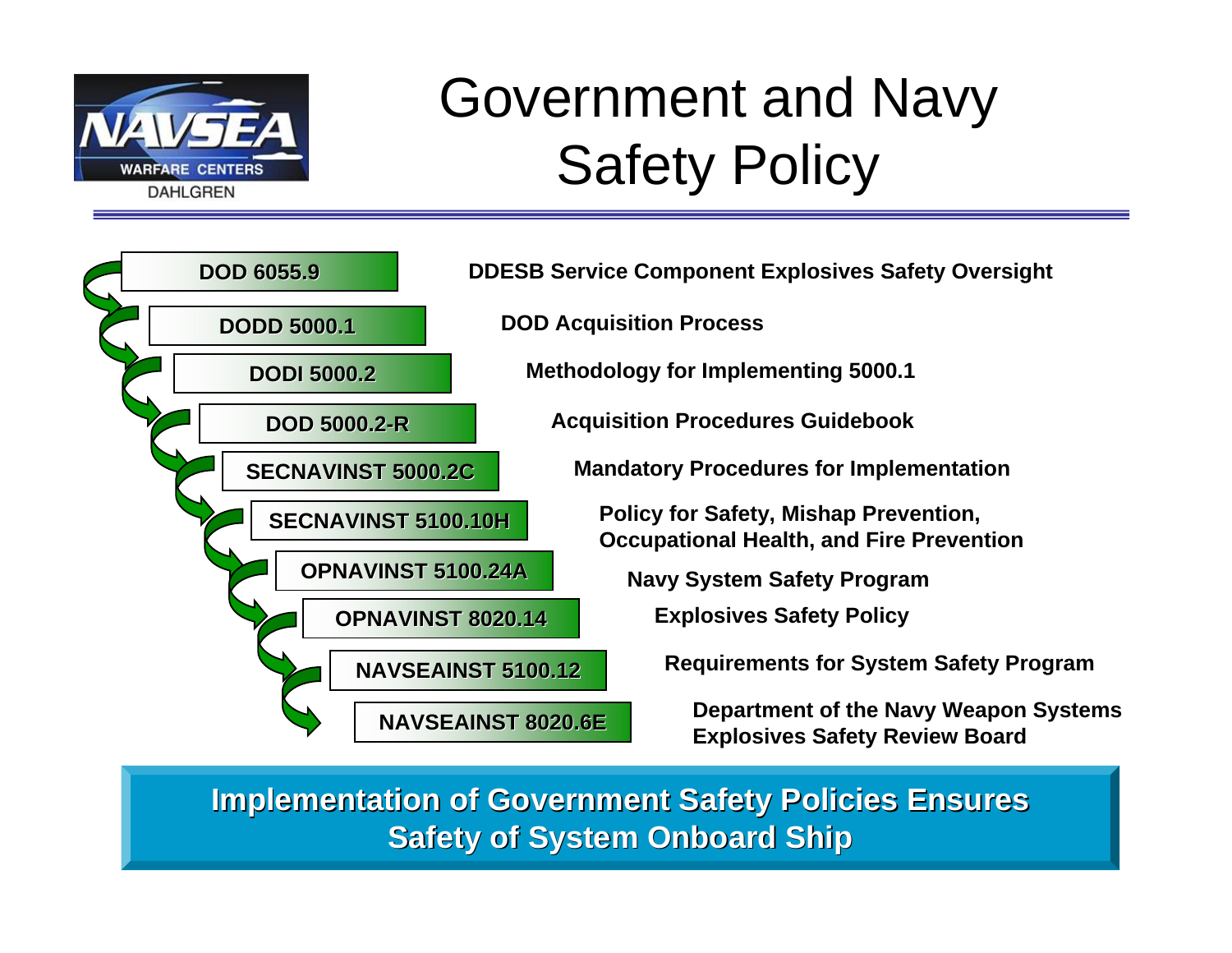

- •What exactly IS a System Safety Issue?
	- –A situation in which own-platform, ownplatform personnel, or friendly assets are at risk from onboard equipment / systems.
		- •Personnel
		- •Own-Ship Damage
		- •Friendly Asset
		- •Environment
- •What exactly IS NOT a System Safety Issue?
	- –Operational Effectiveness and Survivability Issues
		- Operational Effectiveness
		- Survivability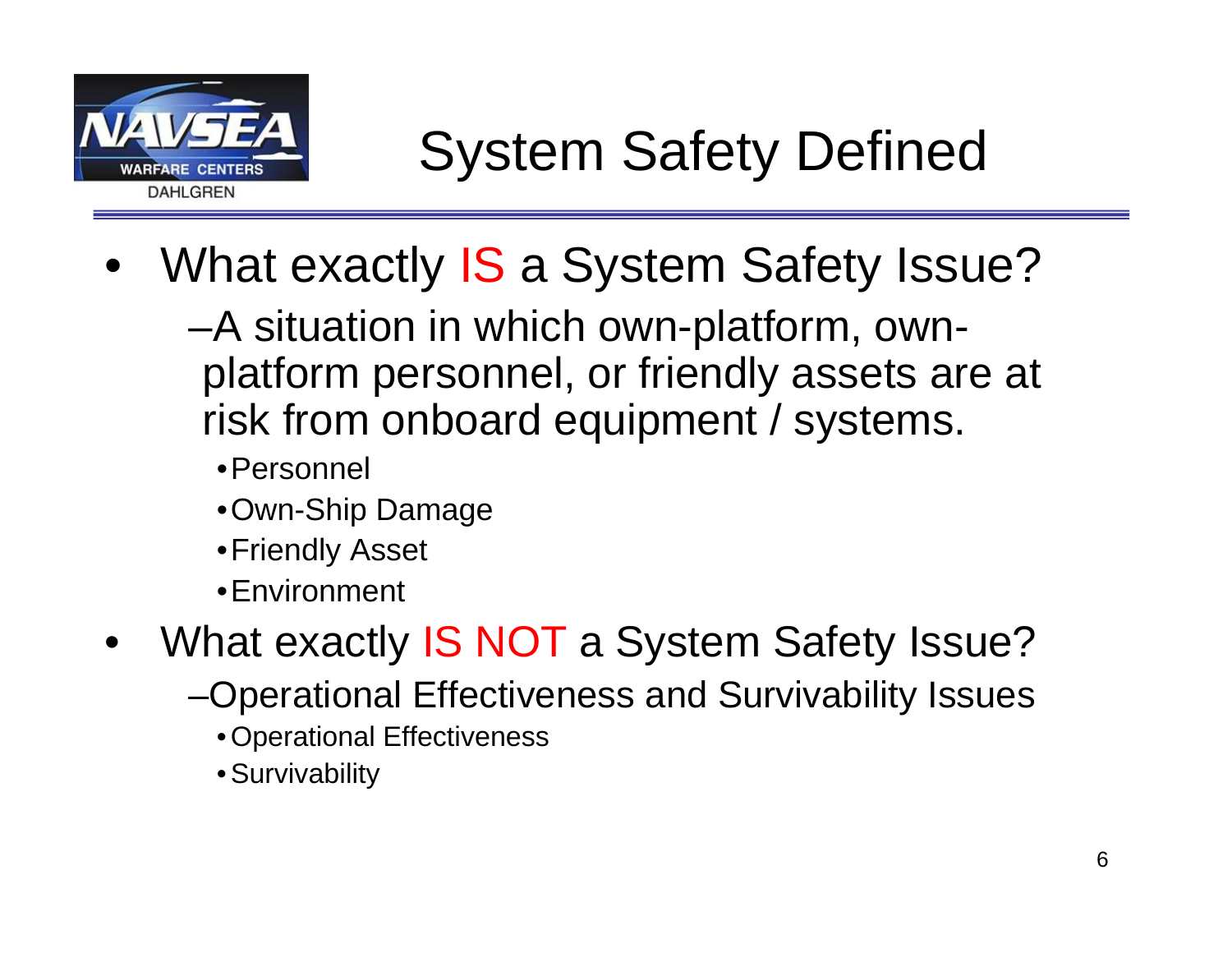

# Gun System Safety Analysis Process

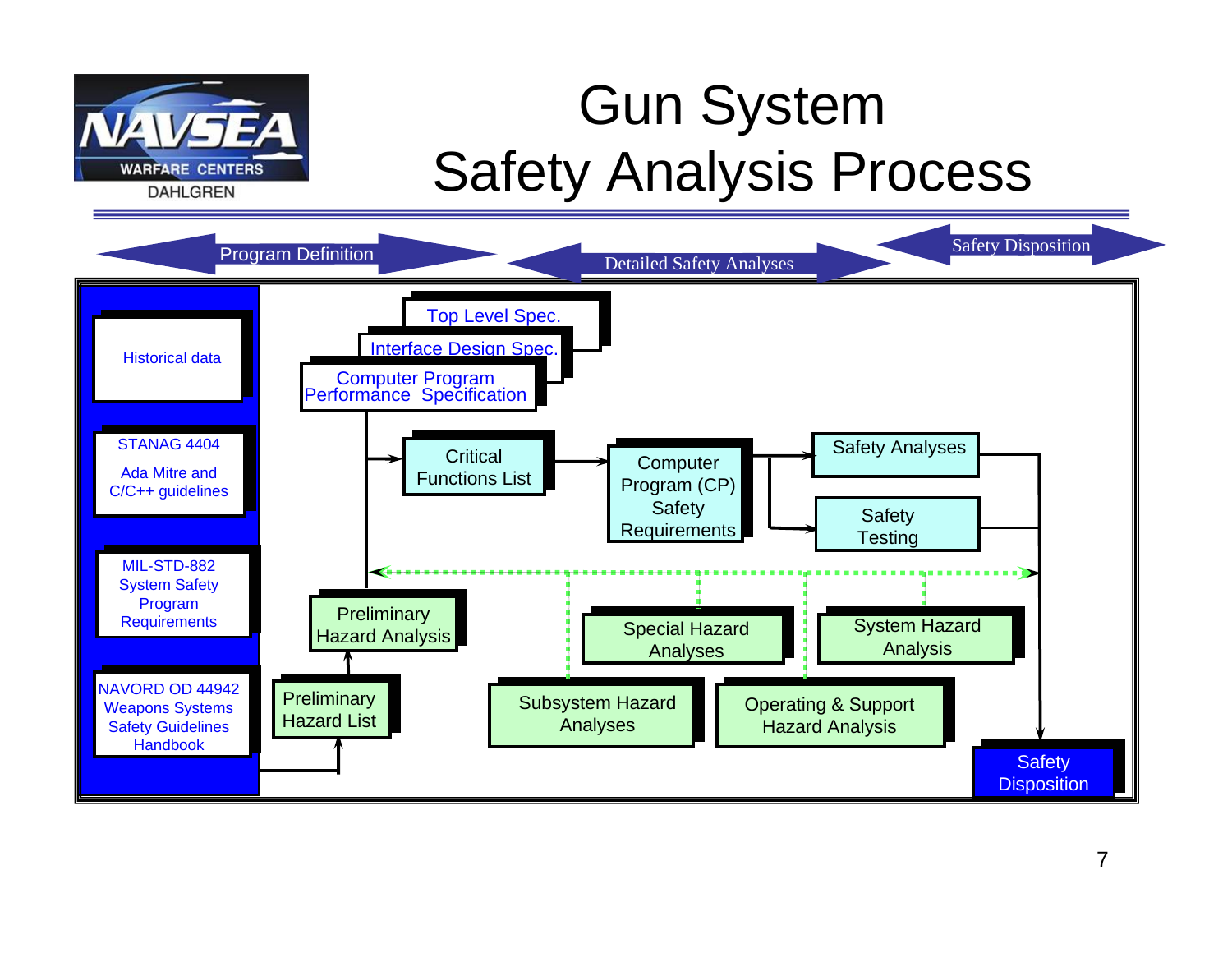

Gun System Hardware Safety

- Apply General Guidelines for Electronic Equipment *(MIL-HDBK-454)*.
- Inspect hardware for validation of hardware safety requirements (regardless of design phase).
- Analyze equipment motion
- Identify sources of radiated energy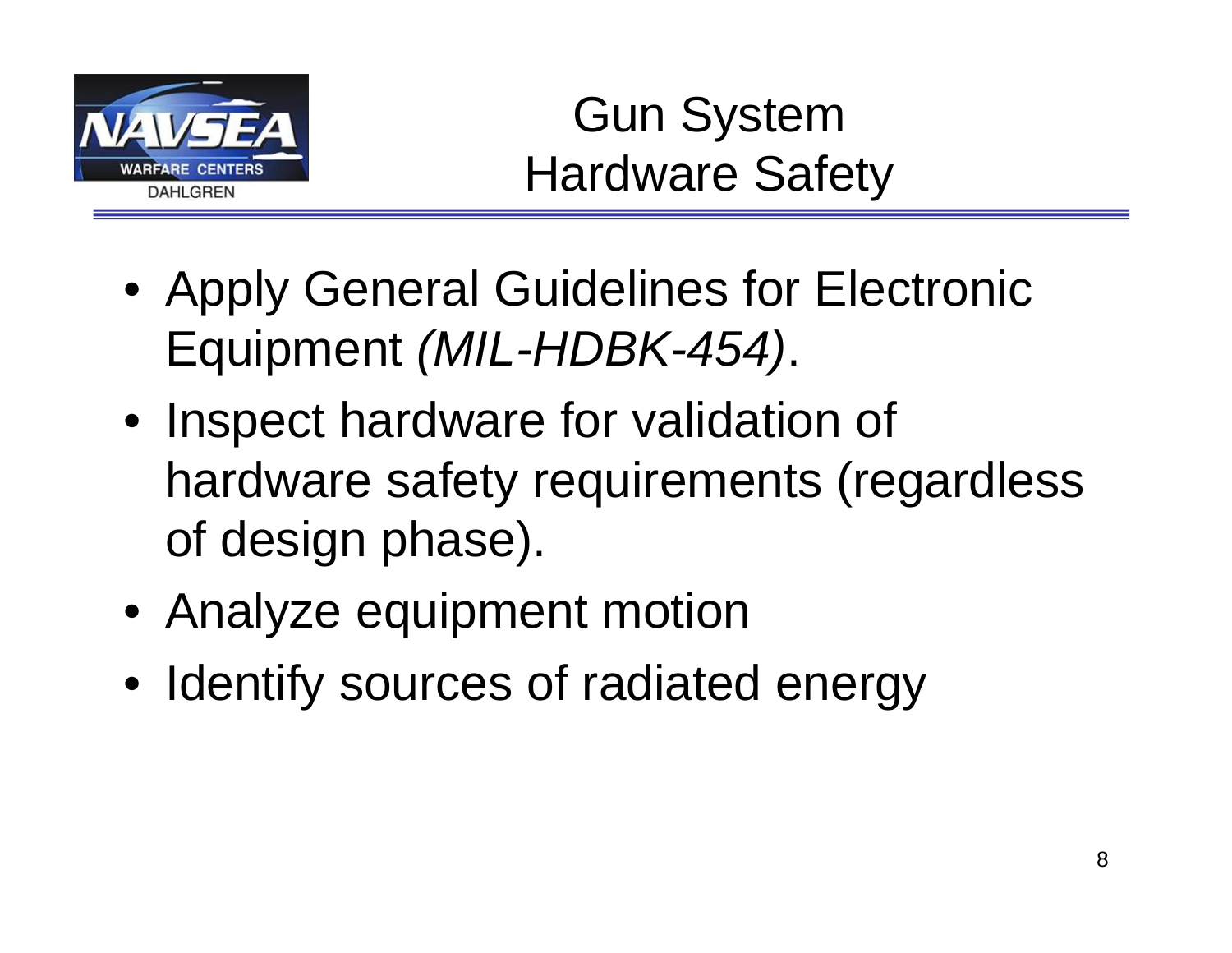

# System Control Software Safety

Main emphasis of gun system safety.

- • Analyze Software IAW NATO Standardization Agreement (STANAG) 4404.
- Apply lessons learned from previous like systems.
- •Adhere to C++ safety coding guidelines
- • Address Safety Concerns with
	- Java
	- Operating System
	- Middleware
	- Firmware
	- Development tools
- Analyze test environment
- •Determine the Level of Rigor of Software testing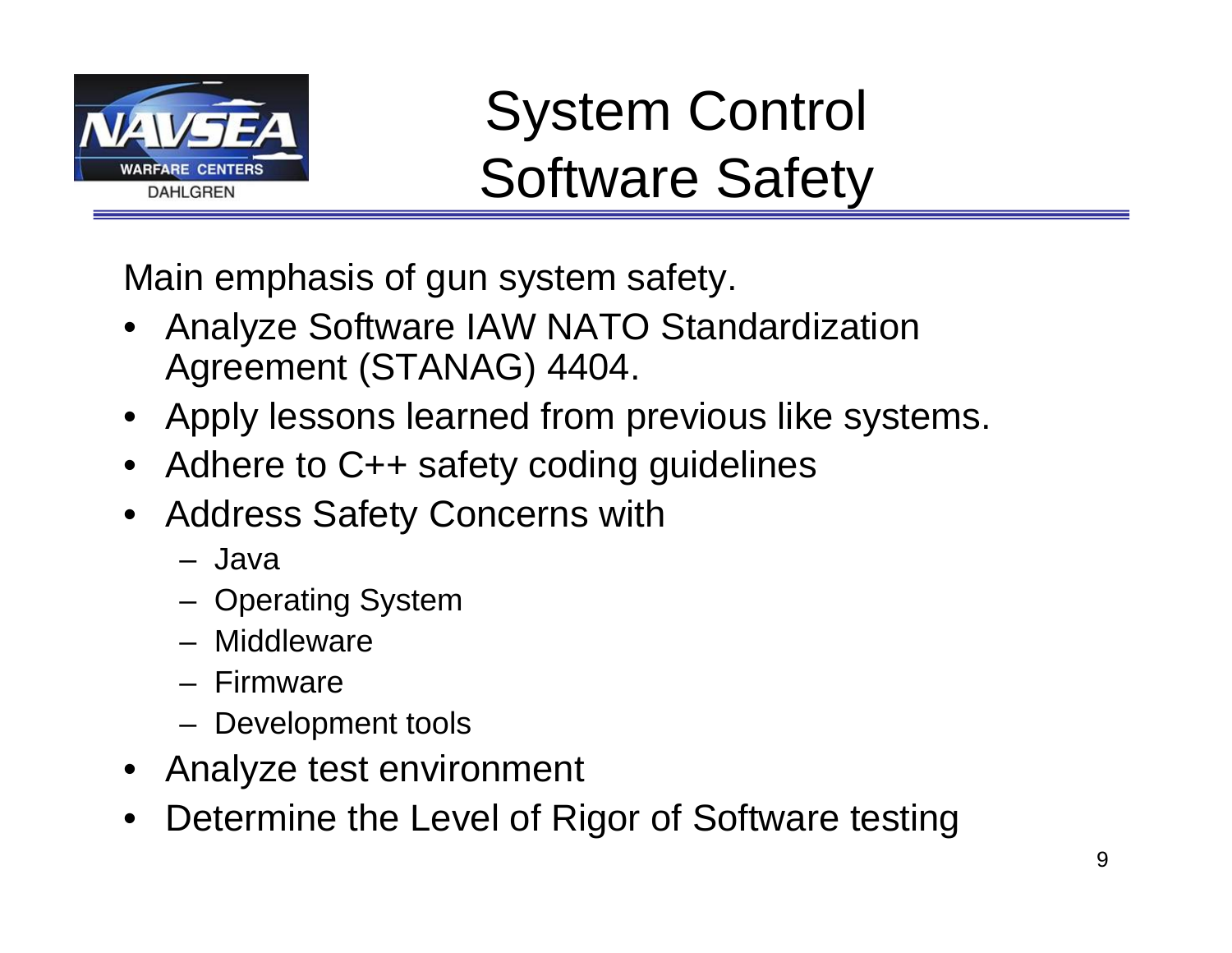

Ammunition Safety

- Design to Proven Standards
	- –Fuze design *MIL-STD-1316*
	- Electronic Safe & Arm Device (ESAD) *WSESRB TM*
	- Ignition Design *MIL-STD-1901*
	- Initiator *MIL-DTL-23659*
- Ensure that the Energetic Compounds are Stable
	- *NAVSEAINST 8020.5* and *STANAG 4170*
- Analyze Design to Mitigate Hazards
	- Eliminate Single Point Failures
	- MIL-STD-882D Safety Analyses
	- Special Safety Analyses
	- –Structural Analyses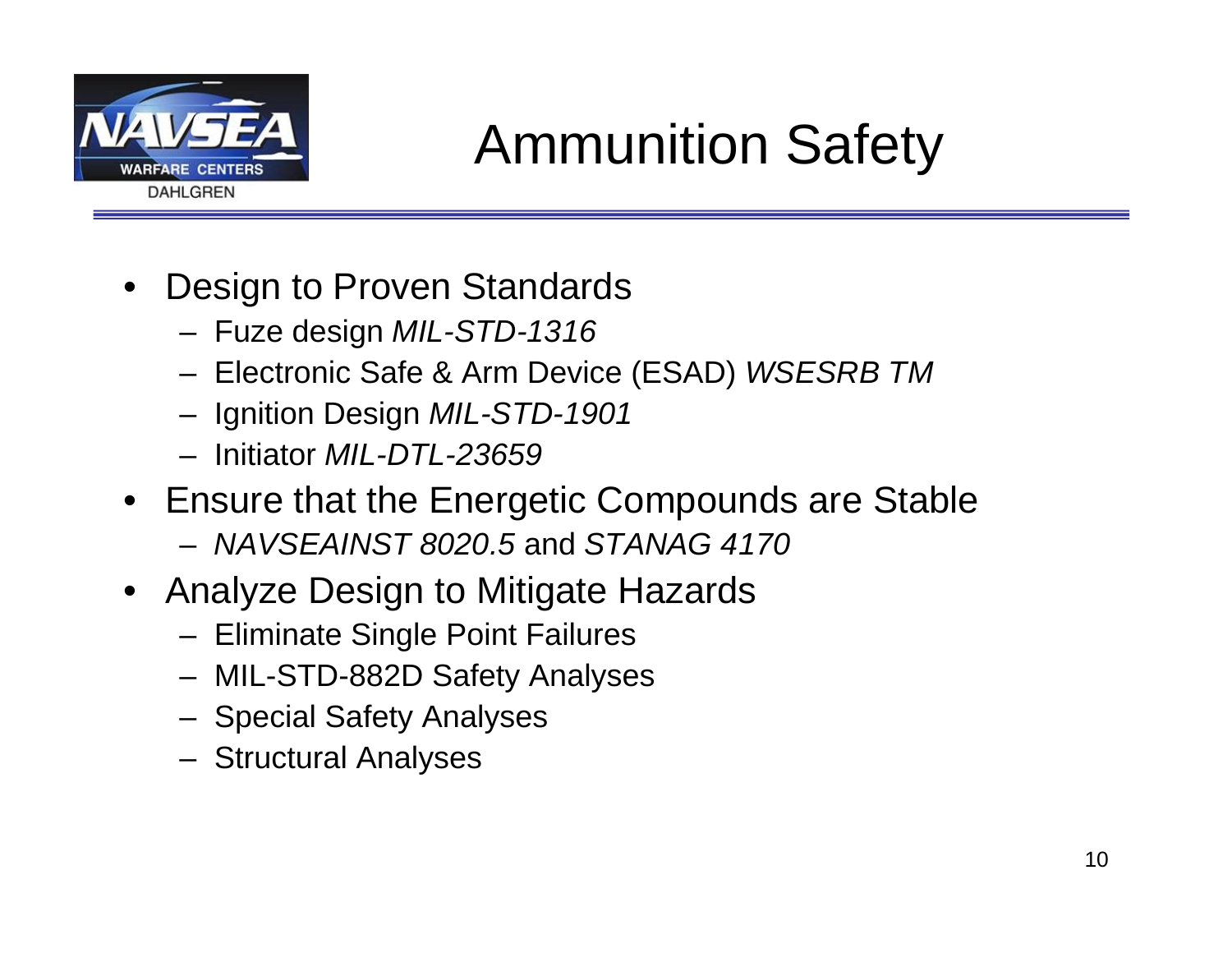

# Ammunition Tests

- • Analyze for a variety of environments
	- Transportation (Land, Sea, Air)
	- Storage
	- –Handling by service personnel
	- –Drop
	- Combat or Terrorist Threats
	- Fire
	- Shock and Vibration
	- Radiation
- • Test
	- ESD / HERO: *MIL-STD-464*
	- Insensitive Munitions: *MIL-STD-2105*
		- *Associated STANAG*
	- Shipboard Shock: *MIL-S-901*
	- Fuze: MIL-STD-331C
	- Hot Gun Cook-off: *NAVSEA SW300-BC-SAF-010*

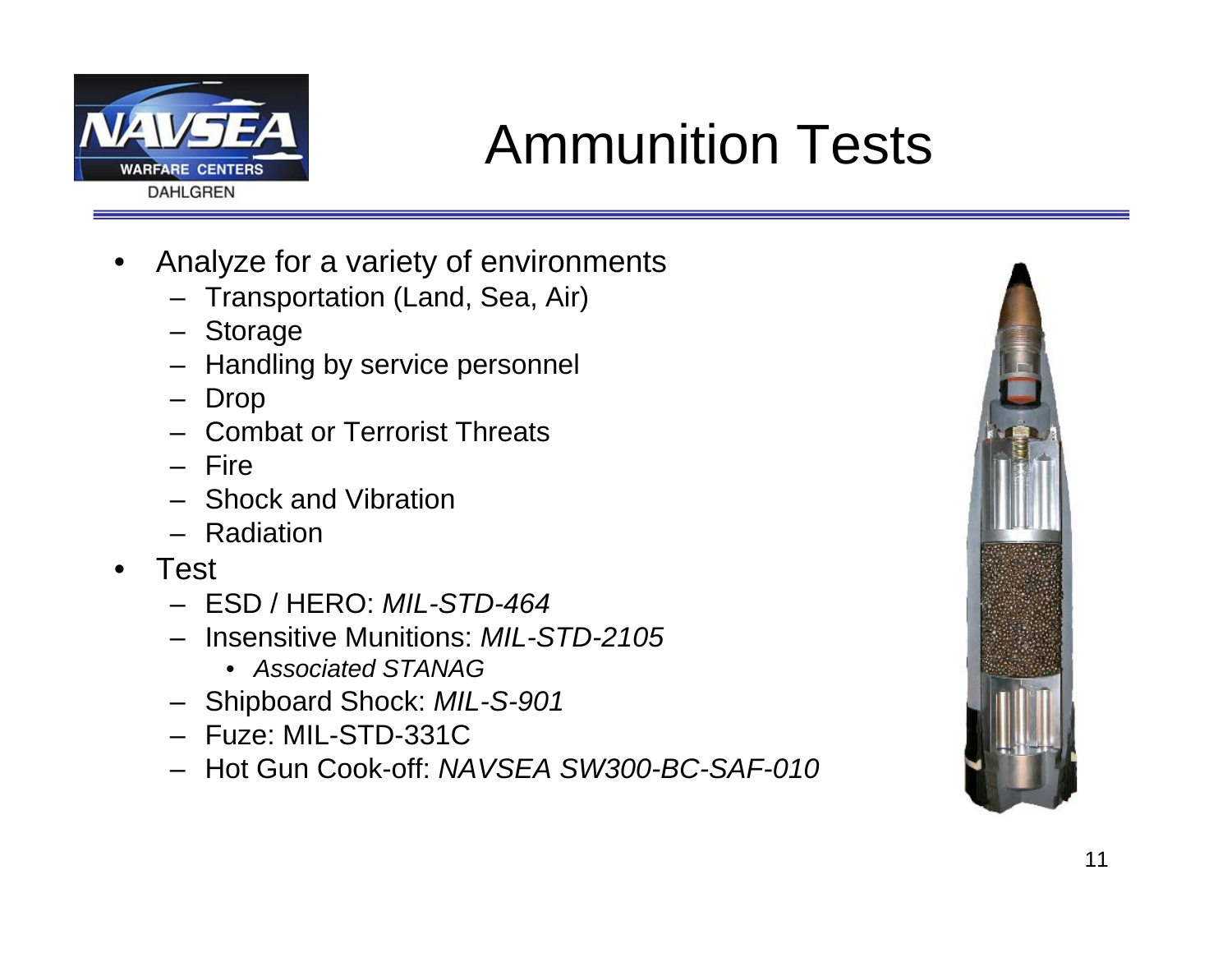

# Identify and Categorize Mishaps and Causal Factors



### **CAUSAL FACTORS**

**Elements within the system design, implementation, or operation that lead to, or contain, a hazard.**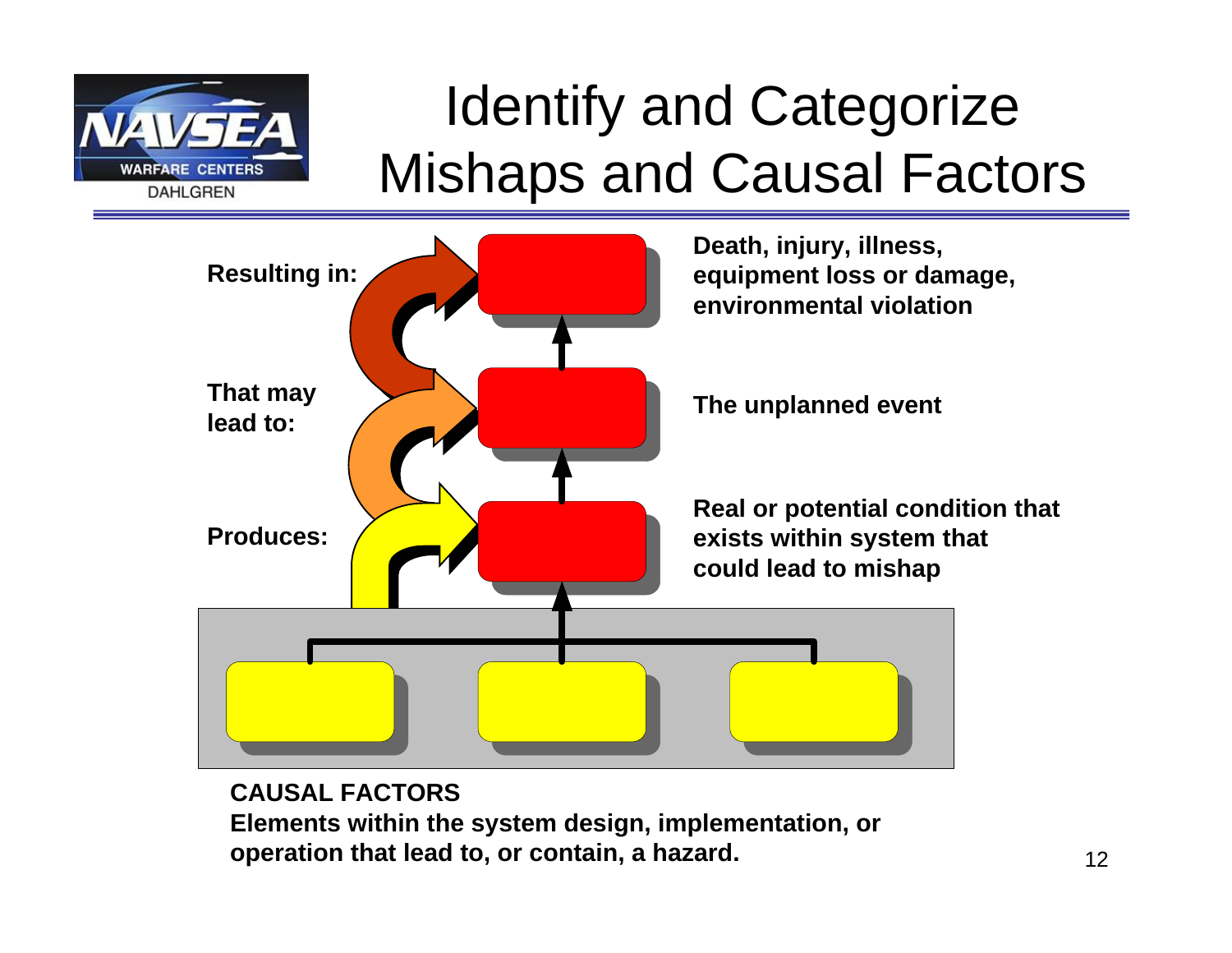

# Hazard Mitigation

- Mitigation Methods (In order of precedence)
	- –Design out hazard
	- and the state of the state Incorporate safety devices
	- and the state of the state Provide warning devices
	- –Develop procedures and training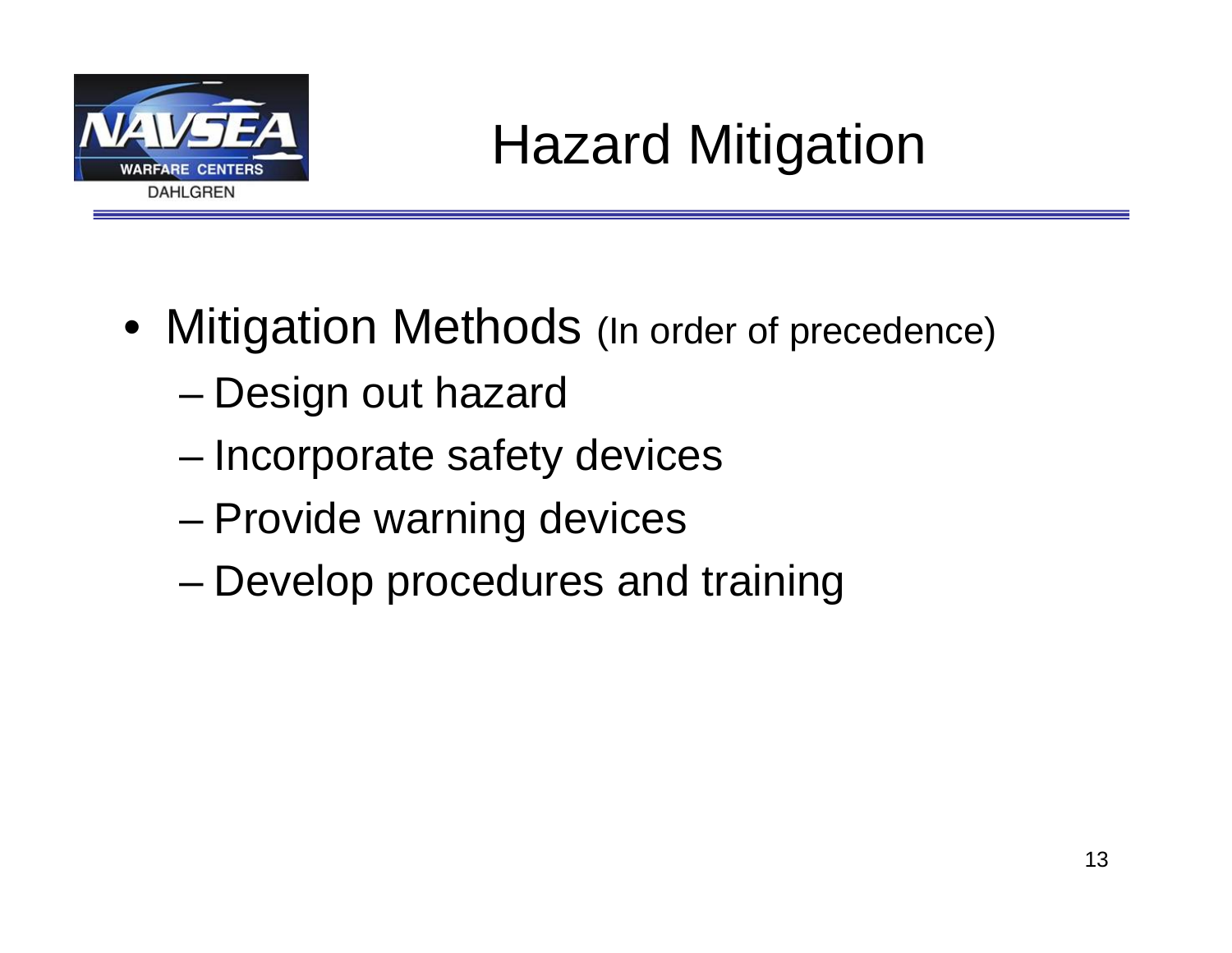

# **EA** Mishap Risk Acceptance Matrix

**DAHLGREN** 

| <b>FREQUENCY OF</b><br><b>OCCURRENCE</b> | <b>MISHAP SEVERITY CATEGORIES</b>                                             |                                   |                      |                   |
|------------------------------------------|-------------------------------------------------------------------------------|-----------------------------------|----------------------|-------------------|
|                                          | <b>CATASTROPHIC</b>                                                           | $\overline{2}$<br><b>CRITICAL</b> | 3<br><b>MARGINAL</b> | <b>NEGLIGIBLE</b> |
| <b>A-FREQUENT</b>                        |                                                                               | 3                                 | $\overline{7}$       | 13                |
| <b>B-PROBABLE</b>                        | $\overline{2}$                                                                | 5                                 | 9                    | 16                |
| <b>C-OCCASIONAL</b>                      | 4                                                                             | 6                                 | 11                   | 18                |
| <b>D-REMOTE</b>                          | 8                                                                             | 10                                | 14                   | 19                |
| <b>E-IMPROBABLE</b>                      | 12 <sub>2</sub>                                                               | 15                                | 17                   | 20                |
| Cells:                                   | <b>Risk Level &amp; Acceptance Authority:</b>                                 |                                   |                      |                   |
| $1-5$ :                                  | HIGH (UNACCEPTABLE) - Acceptance of risk by Component Acquisition Executive.  |                                   |                      |                   |
| $6-9:$                                   | SERIOUS (UNDESIREABLE) - Acceptance of risk by the Program Executive Officer. |                                   |                      |                   |
| $10 - 17$ :                              | MEDIUM (Acceptable with review) - Acceptance of risk by the Program Manager.  |                                   |                      |                   |
| $18 - 20$ :                              | LOW (Acceptable with review) - Acceptance of risk by the Program Manager.     |                                   |                      |                   |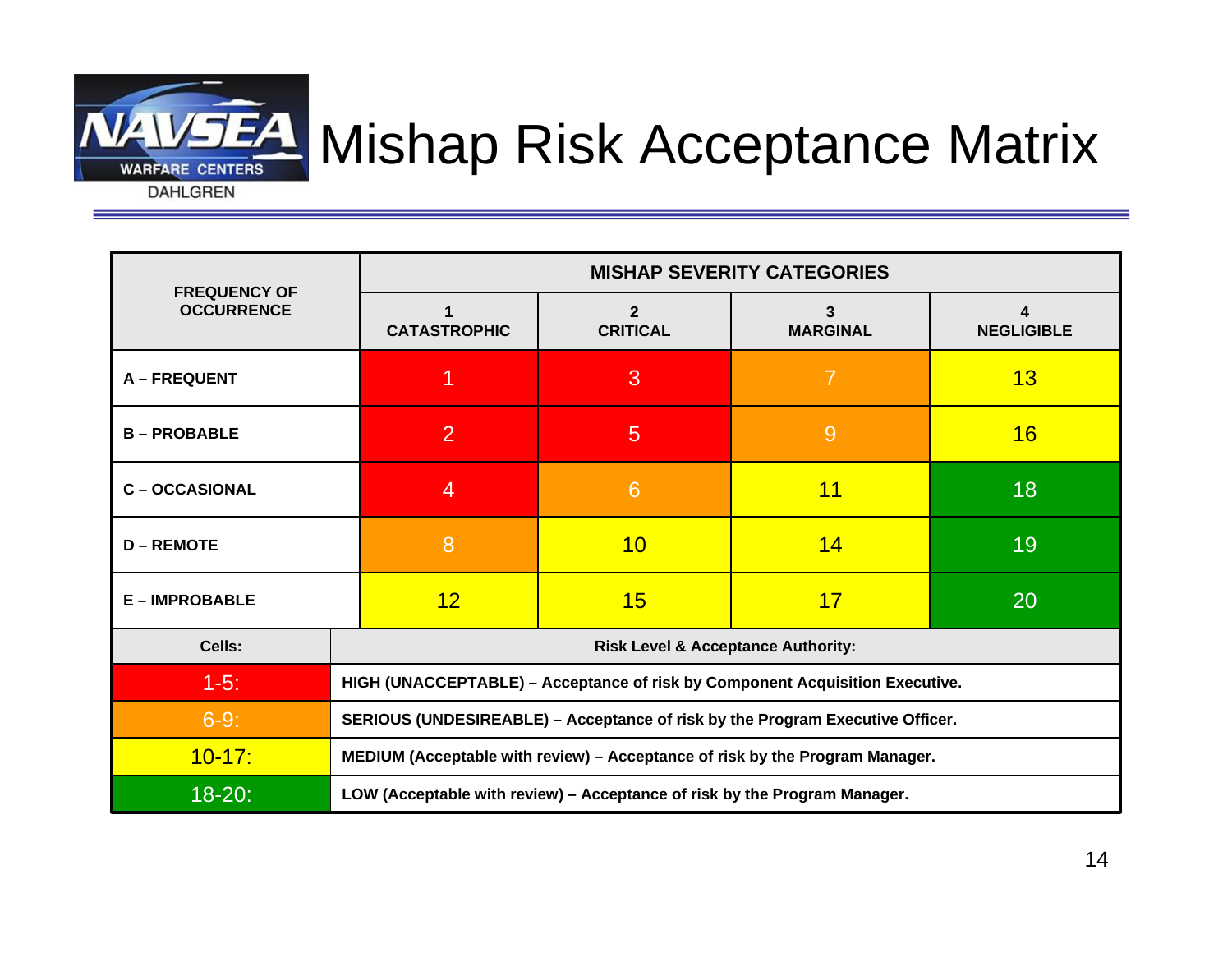

# Navy Safety Review Boards

- • **Weapon System Explosives Safety Review Board (WSESRB)** – **SECNAVINST 5000.2C**
	- Establishes the WSESRB as the Navy's independent agent for reviewing weapon system safety programs
	- **OPNAVINST8020.14/MCO P8020.11**
		- Specifies requirements for WSESRB review
	- **NAVSEAINST 8020.6E**
		- Establishes WSESRB policies and procedures
	- **Software System Safety Technical Review Panel (SSSTRP)**
		- •Established by WSESRB to review software safety
		- More thorough review by technical experts
	- **Fuze & Initiation Safety Technical Review Panel (FISTRP)**
		- •Established by WSESRB to review fuze/initiation systems safety
		- More thorough review by technical experts
	- **Lithium Battery Review Board**
- •**Insensitive Munition Review Board (IMRB)**
- •**Ordnance Hazard Evaluation Board (OHEB)**
- $\bullet$  **Bureau of Medicine (BUMED)**
	- Laser Safety Review Board (LSRB)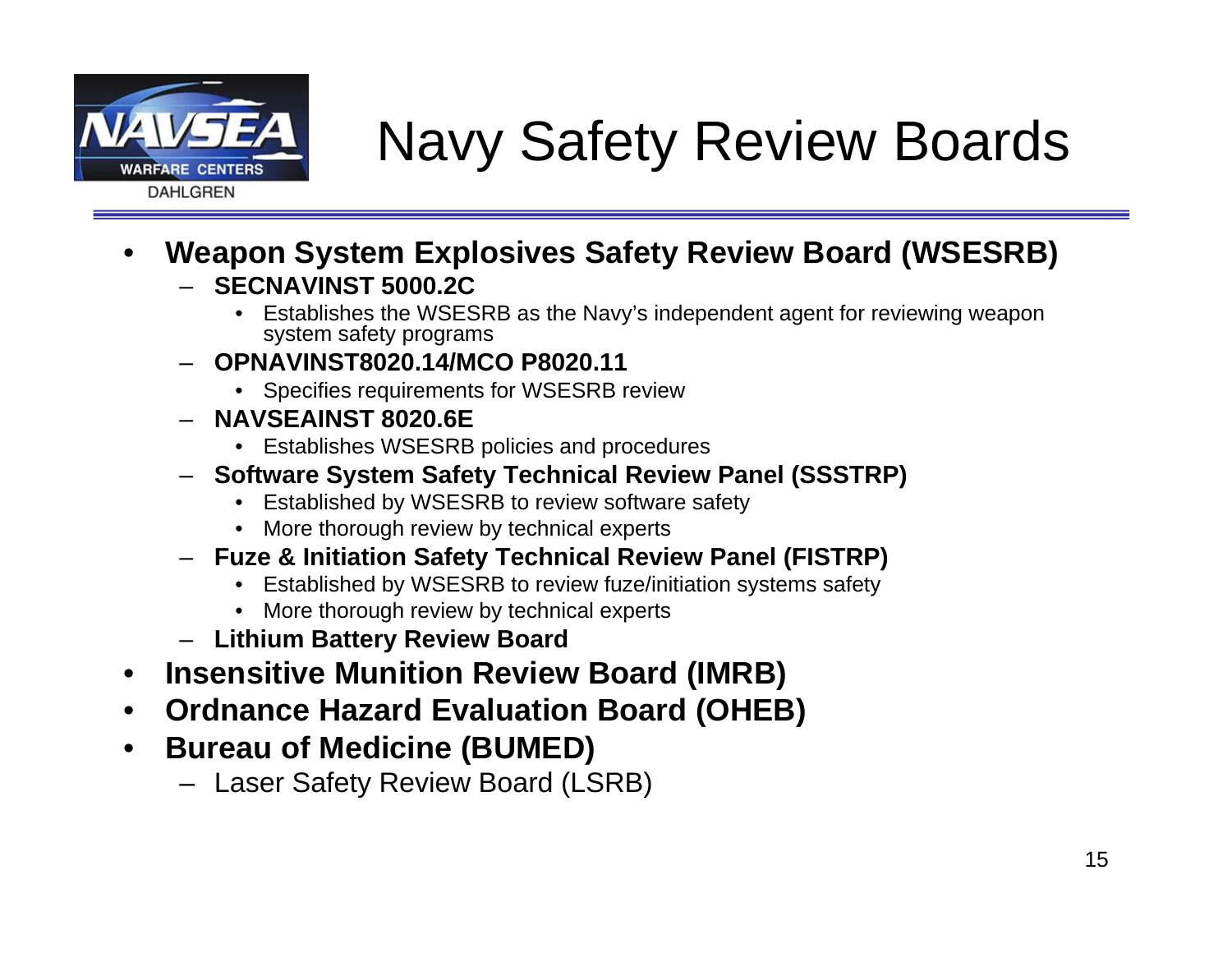

Safety Process Summary

- **Apply Mandated Policies**
- **Follow System Safety Program Plan**
- **Identify, Mitigate and Accept risk**
- **Present Safety Process to Safety Review Board**
- **Present Analysis to Safety Review Board**

All Gun Systems and Ammunition Need to go Through a Rigorous Safety Process Before Deployment**.**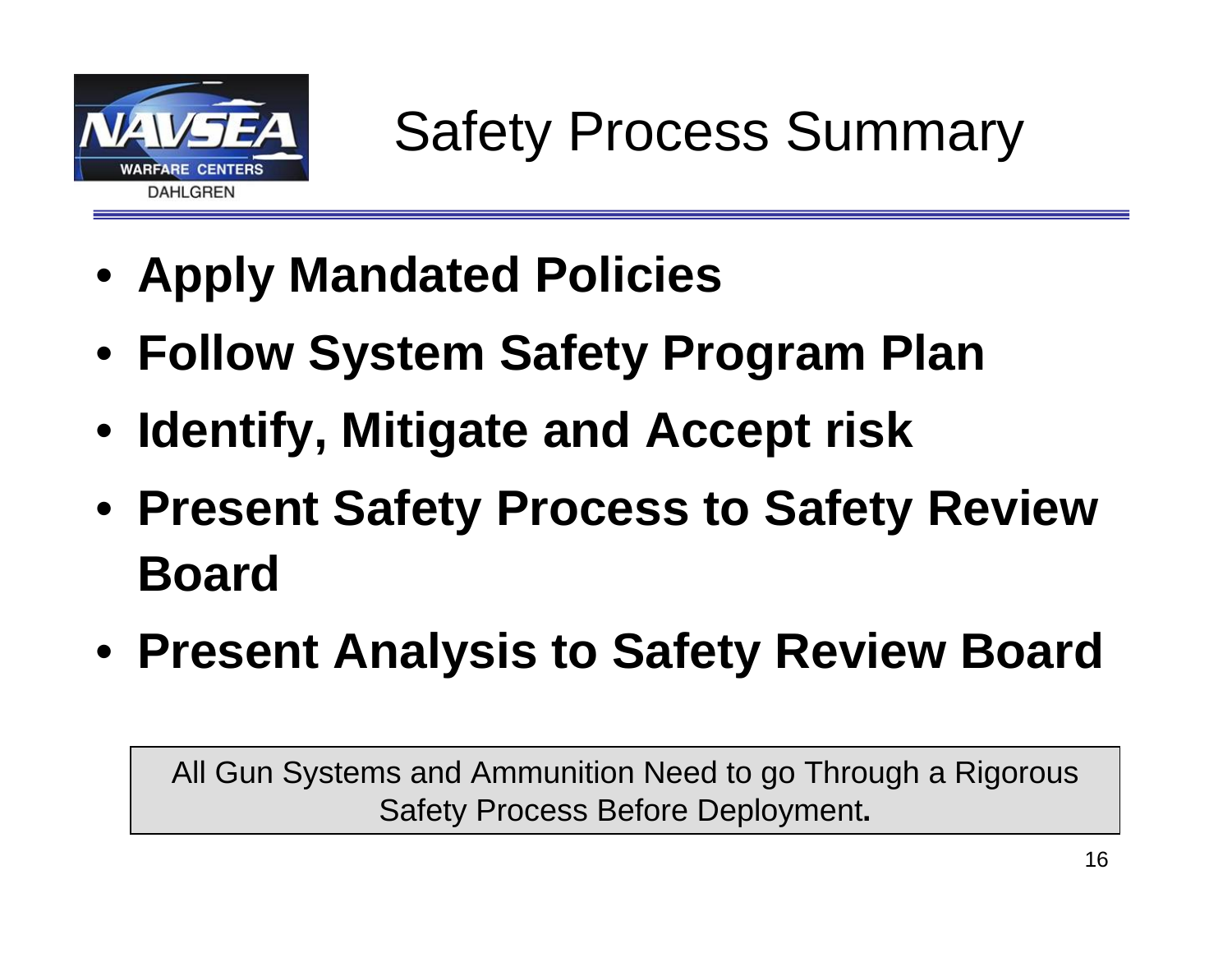

### BACK UP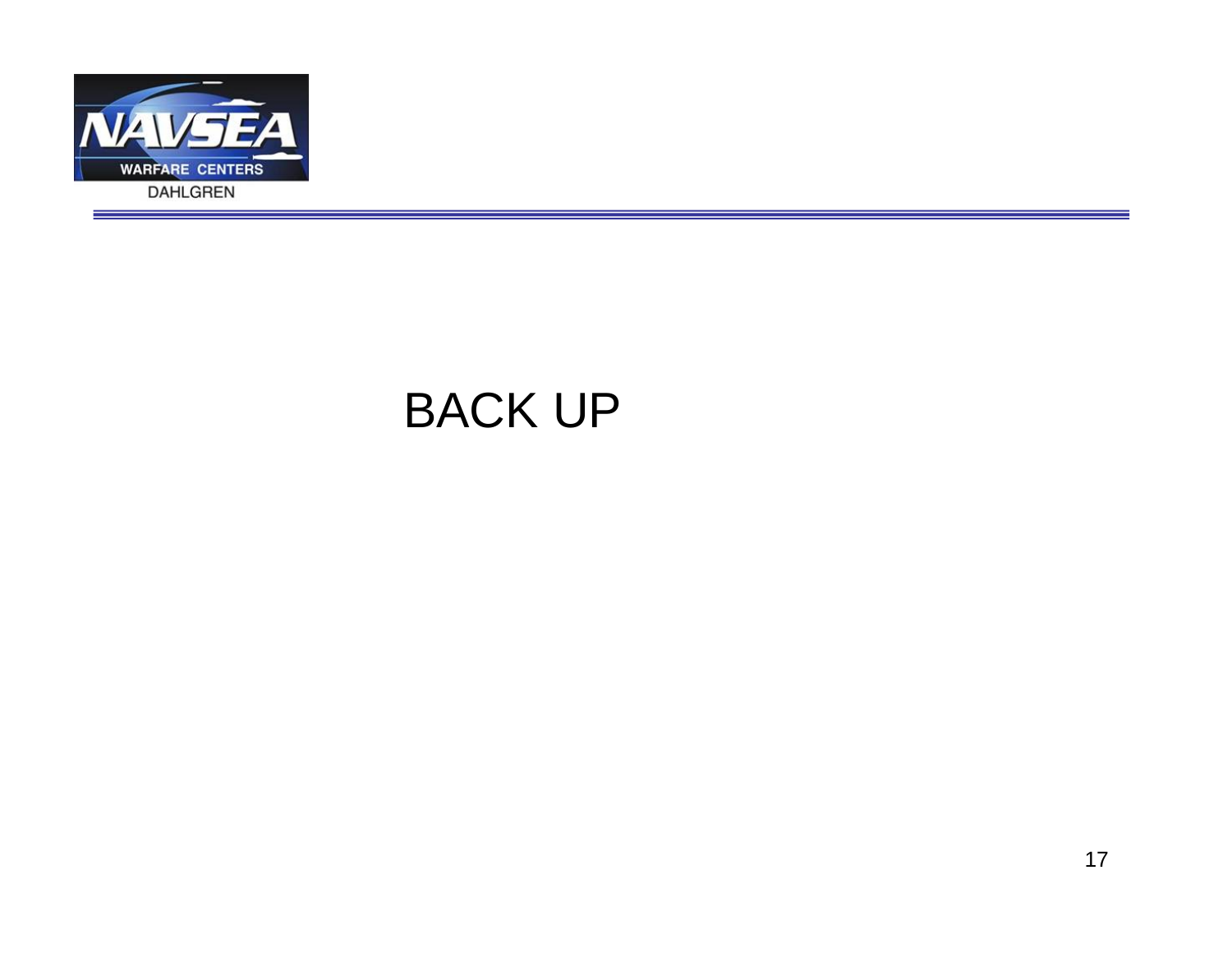

# Web Site for Further Interest

- Digital Engineering Institute
	- and the state of the state [www.klabs.org/DEI/References/Military\\_Speci](http://www.klabs.org/DEI/References/Military_Specifications.htm) [fications.htm](http://www.klabs.org/DEI/References/Military_Specifications.htm)
- System Safety Handbook
	- – [www.asy.faa.gov/risk/SSHandbook/Contents.](http://www.asy.faa.gov/risk/SSHandbook/Contents.htm) [htm](http://www.asy.faa.gov/risk/SSHandbook/Contents.htm)
- Joint Weapon Safety Review Process for USSOCOM Program

–[www.acq.osd.mil/atptf](http://www.acq.osd.mil/atptf)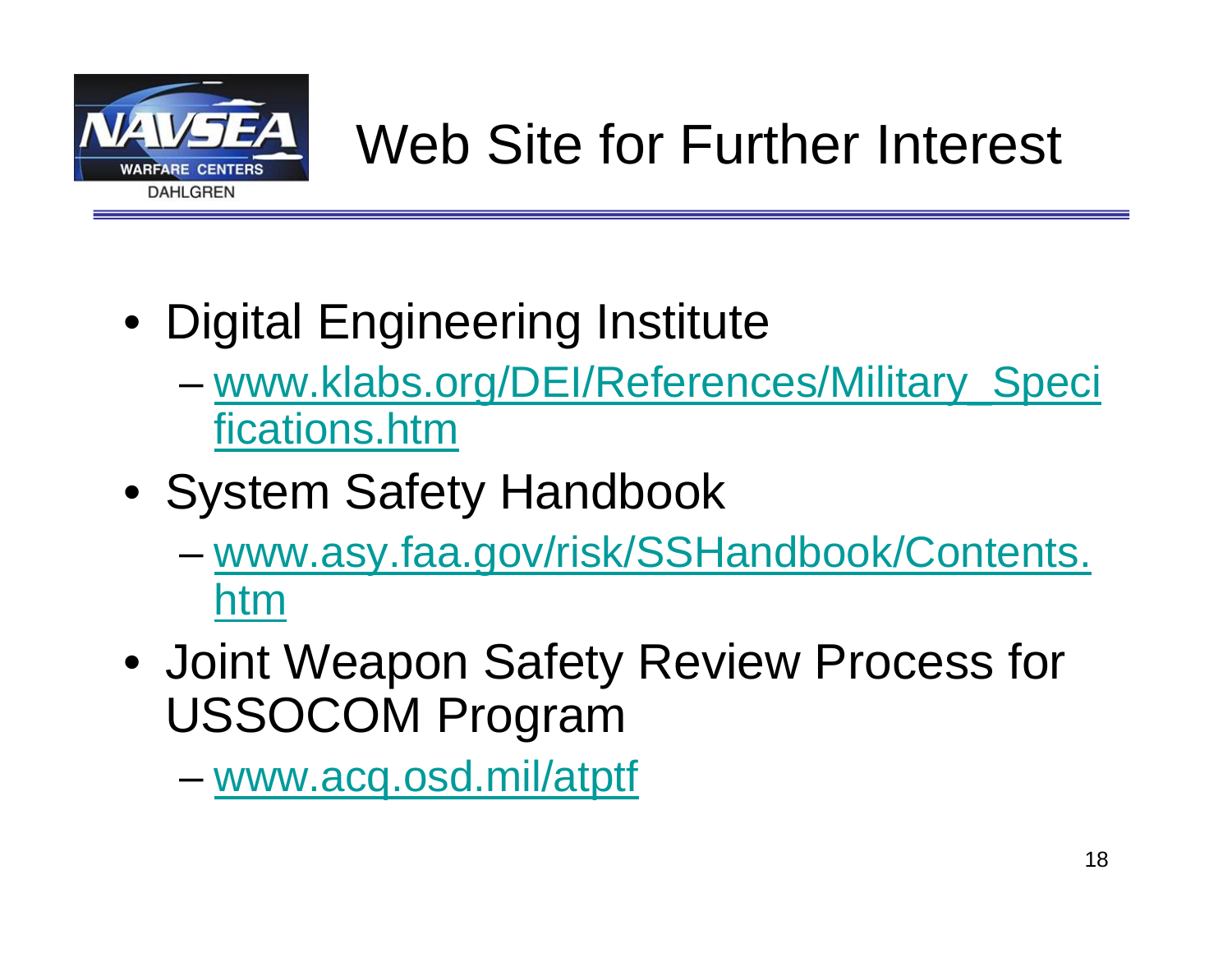

# Ammunition Qualification Tests

#### **PVATSequential Environment**

28-Day Temperature and Humidity (T&H) Transportation Vibration Shipboard Vibration 4-Day T&H **Fast Cook-Off Slow Cook-OffBullet Impact Fragment Impact Sympathetic Detonation Shaped Charge Jet Impact Salt Fog Sand and DustArena5-Foot Drop 40-Foot Drop Shipboard Shock Waterproof Energetics Qualification** 

**Function and Casualty Fuze FunctionFuze Arming Distance JumbleJoltMissing Interrupter Thermal ShockDetonator Safety Lead AzideHEROESDEMVLightning Progressive Arming Primary Explosive Component Safety Test Bonfire Test Stack Test POPUnit Load**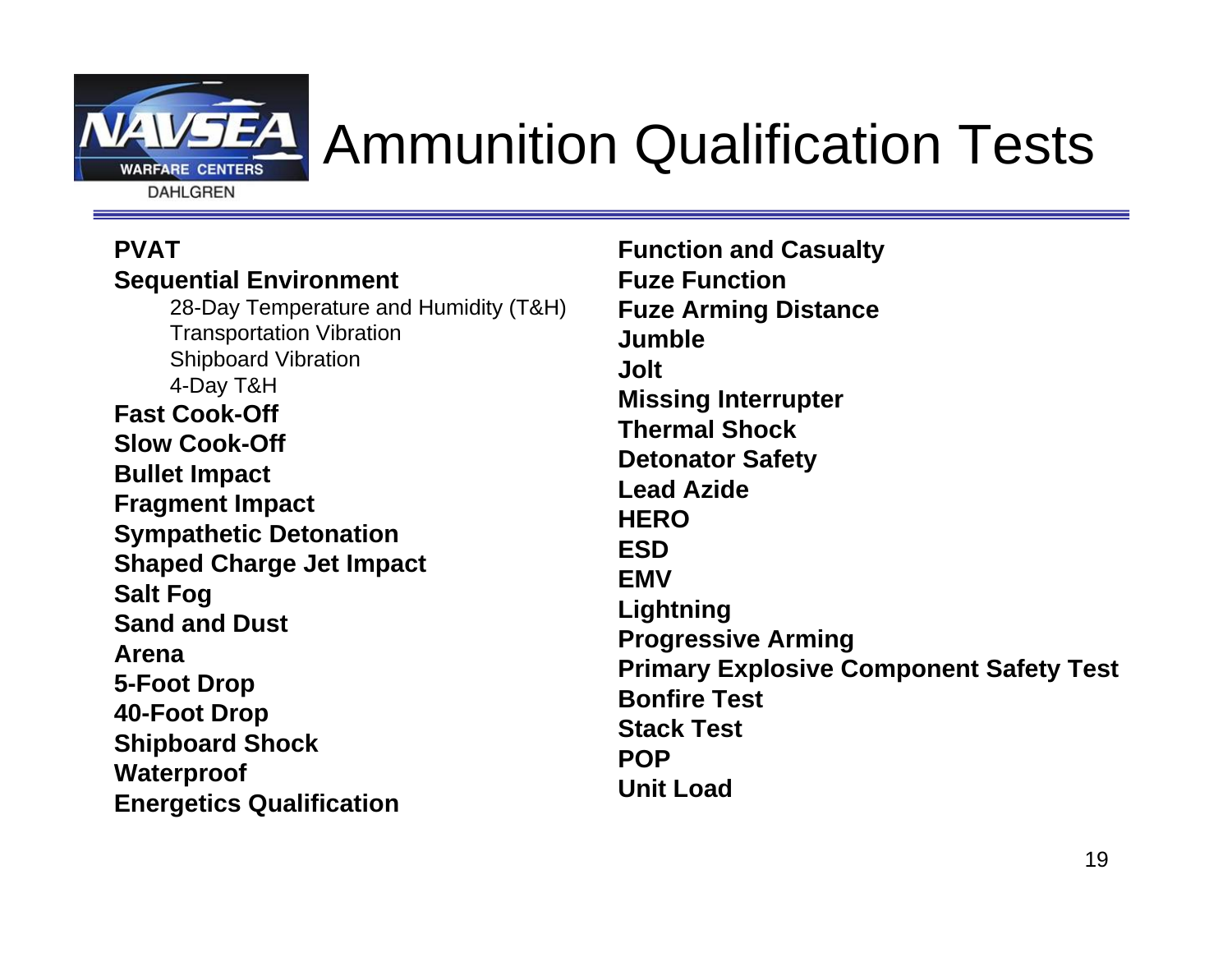

## Joint Systems

- •*JOINT WEAPON SYSTEMS HAVE JOINT REVIEWS*
- • **Office of the Secretary of Defense (OSD)**
	- **Joint Weapon, Munitions, and Laser SOCOM Weapon Safety Review Process**
		- •**USD AT&L Memo implementing the Joint USSOCOM Process, 9 November 07**
		- **MEMORANDUM OF AGREEMENT AMONG United States Special Operations, Command (USSOCOM), OSD AT&L, OSD Environmental Readiness and Safety, Department of the Army, Department of the Navy, Department of the Air Force**
		- **In support of USSOCOM Acquisitions**
			- **Collaborative process supported by each Service's CAE and Safety review authorities**
			- **Convenes as necessary to review Joint USSOCOM Weapon Programs**
		- •**Incorporates the Joint Laser Safety Review Board (JLSRB)**
- • *Participants*
	- *Navy WSESRB*
	- *USAF NON-NUCLEAR MUNITIONS SAFETY BOARD (NNMSB)*
	- *US ARMY FUZE SAFETY REVIEW BOARD (AFSRB)*
		- • MEMBERS OF EACH BOARD HAVE PARTICIPATED IN MEETINGS OF THE OTHER BOARD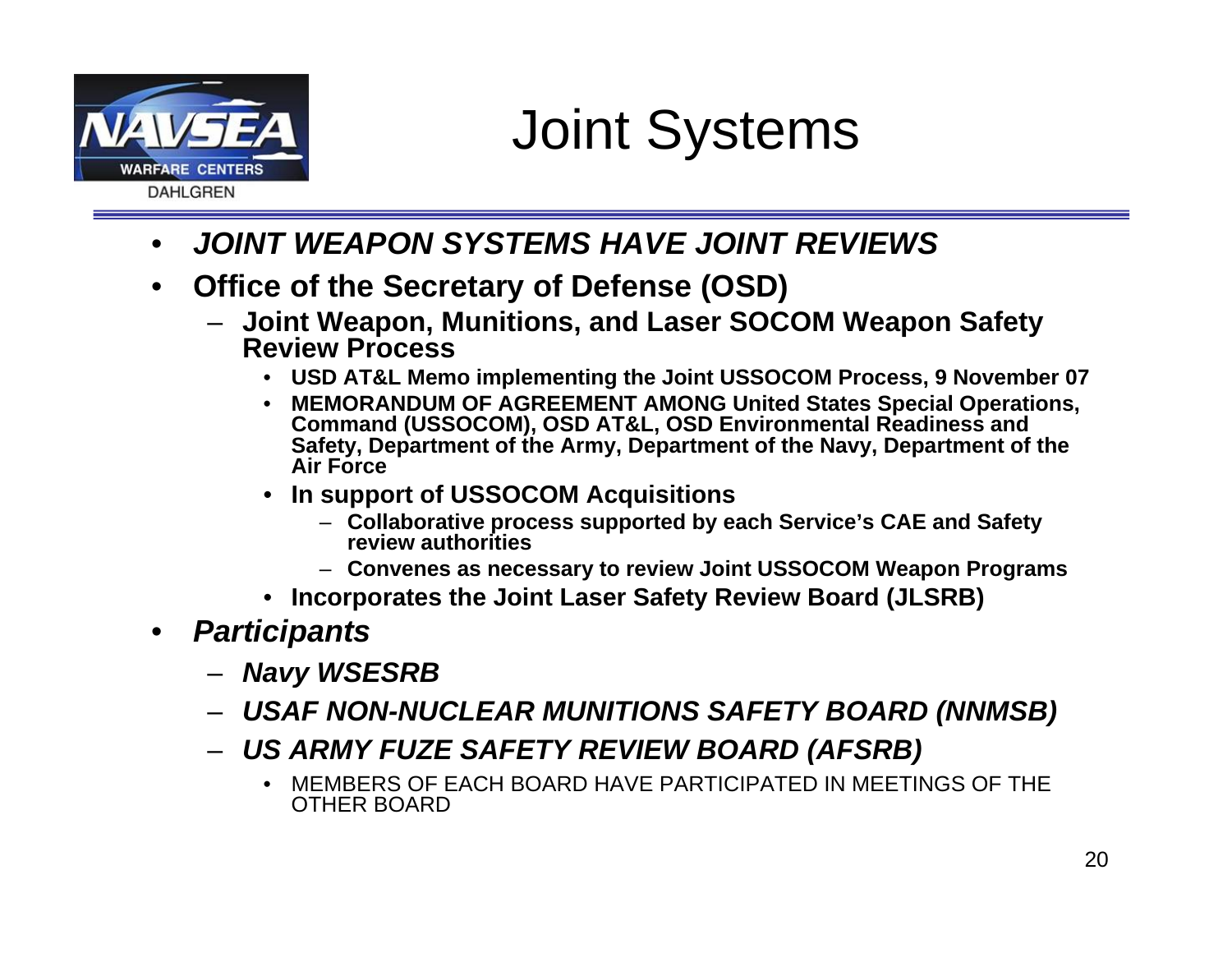

# System Acquisition & System Safety